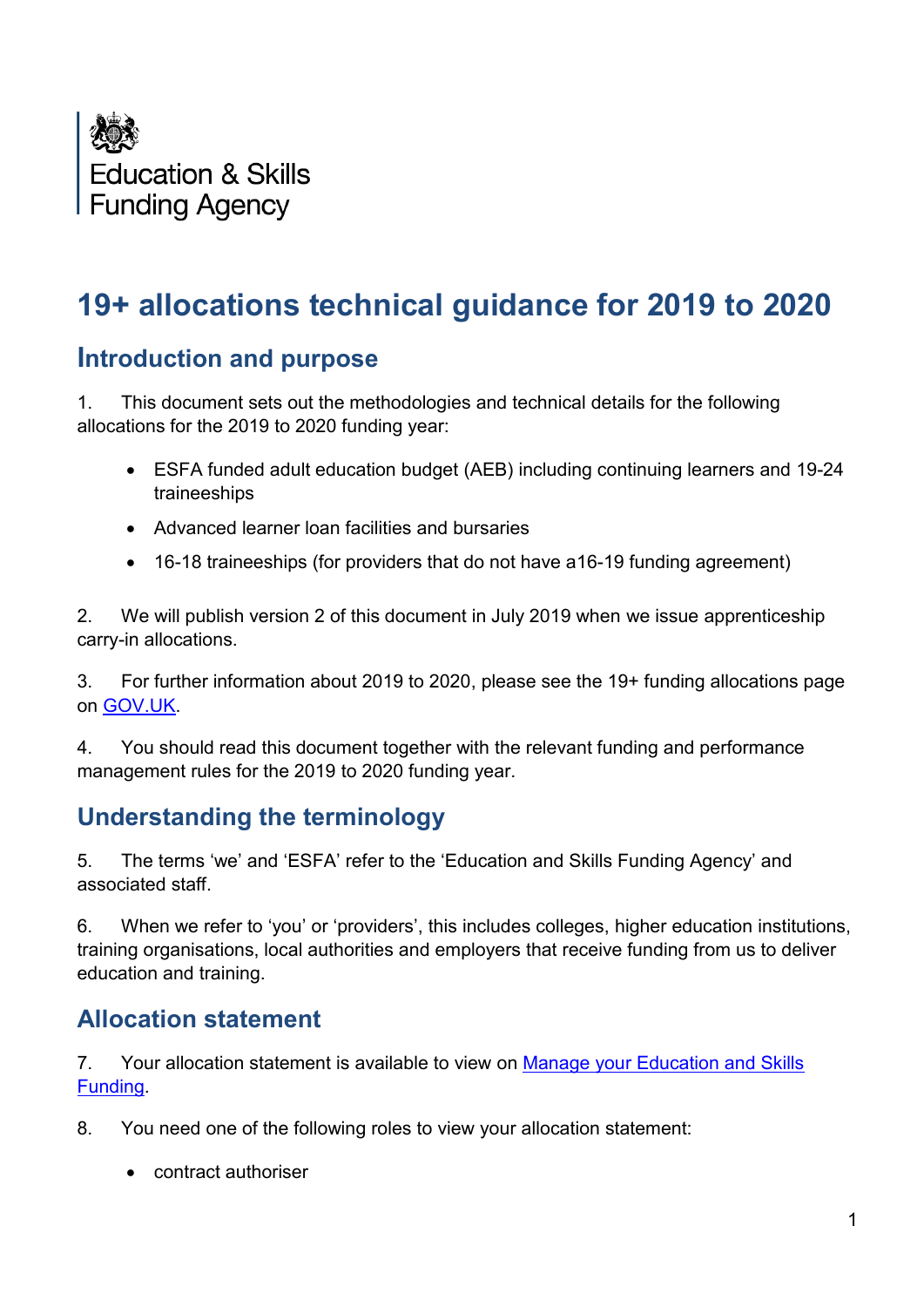- contract manager
- contract user
- data returns and claims authoriser

9. You can request a new role through **IDAMs** (the Identity and Access Management Service) or by asking your organisation's super user.

10. Your allocation statement will show how much we have allocated to you for the period 1 August 2019 to 31 July 2020 and how this spans financial years (August 2019 to March 2020 and April 2020 to July 2020).

11. For direct links to more information and the 19+ funding allocations page on [GOV.UK](https://www.gov.uk/guidance/19-funding-allocations?utm_source=a0b7c5ea-d37f-41fc-ac38-d14d741e279f&utm_medium=email&utm_campaign=govuk-notifications&utm_content=immediate&utm_source=eshot&utm_medium=email&utm_campaign=CountdownIssue905#allocations-for-the-2019-to-2020-funding-year) please navigate to the *Related Content* section of the statement.

12. To view how we have calculated your allocation, use the link provided to gov.uk *'check how we calculated your allocation (opens in a new tab)'.* This will take you to calculators that require you to enter information and will provide explanations of the steps in our calculations.

13. If we have calculated a £0 allocation for you for ESFA funded adult education budget, 16- 18 traineeships or advanced learner loans, those funding streams will not show on your allocation statement. We will write to you separately if this applies to you. In the near future, allocation statements will be updated to show £0 allocations.

14. If you merged prior to allocations being issued and we have received confirmation from your organisation, we have calculated allocations separately for each of the merging providers and aggregated them for the continuing provider.

15. You will not receive an allocation statement if:

- we have held it: we will review allocations on hold during March and April 2019
- you have received notice that we are terminating your contract.

16. If we change your allocation, we may update your original allocation statement. You will be able to view all versions of your statements on Manage your [Education and Skills Funding.](https://skillsfunding.service.gov.uk/)

17. Allocation statements are not legally binding. They do not create any legal obligation against the Secretary of State for Education, acting through the Education and Skills Funding Agency.

# **Business case process**

18. If you had a significant data error that has affected your allocation, you can raise a business case with us.

19. If we have written to tell you that we have allocated you £0 for 19-24 traineeships, advanced learner loans and/or 16-18 traineeships (see allocation methodologies), you can raise a business case with us to be considered for an allocation of up to £25,000.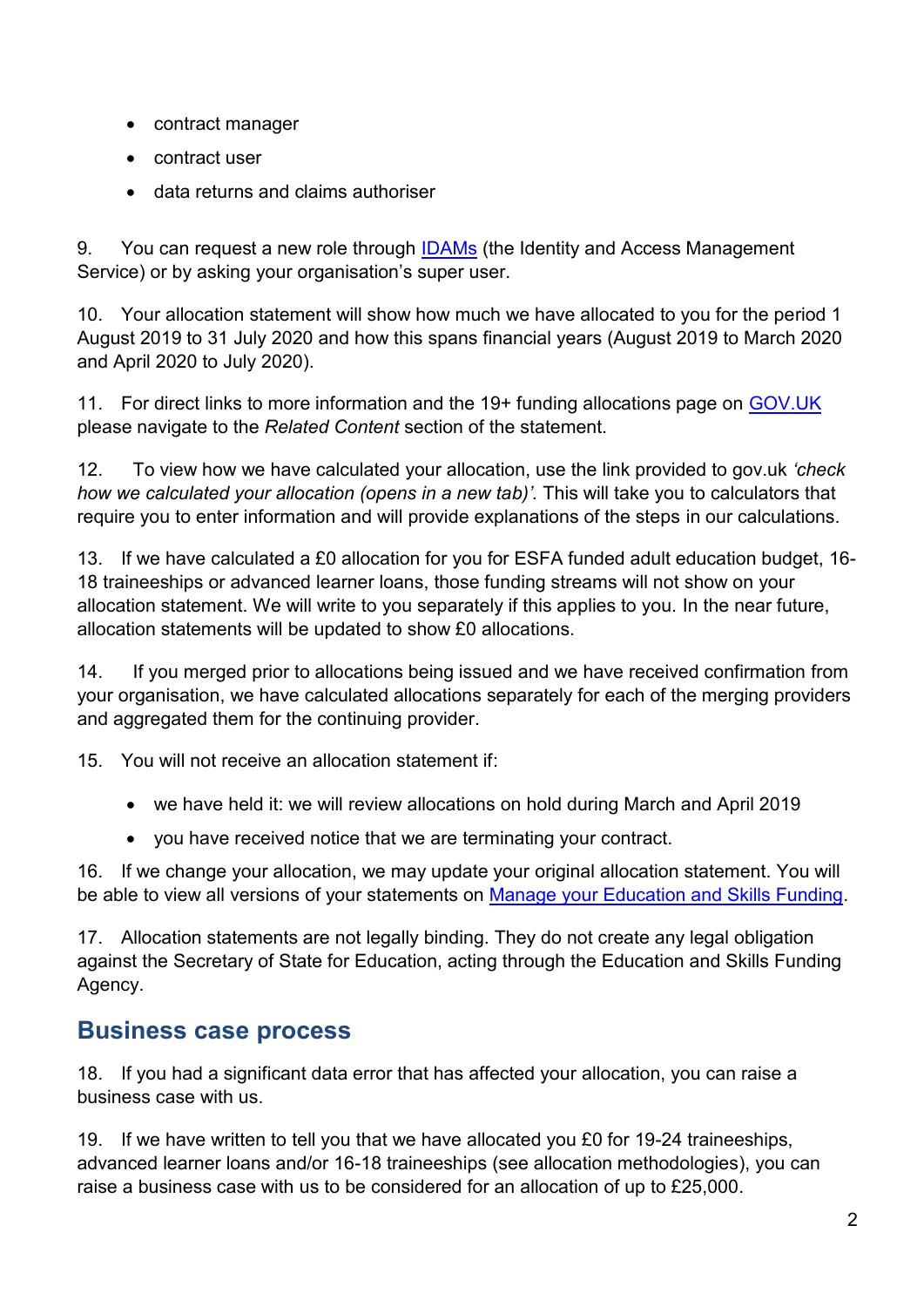20. The deadline for submitting a business case is 5 April 2019 for ESFA funded AEB, 19-24 traineeships, advanced learner loans/bursaries and 16 to 18 traineeships.

21. We will not accept any cases submitted after the deadlines or any requests for additional funding that are not linked to data errors.

22. For information about how to raise a business case, please see the business case section of our 19+ funding allocations page on [GOV.UK.](https://www.gov.uk/guidance/19-funding-allocations?utm_source=a0b7c5ea-d37f-41fc-ac38-d14d741e279f&utm_medium=email&utm_campaign=govuk-notifications&utm_content=immediate&utm_source=eshot&utm_medium=email&utm_campaign=CountdownIssue905#allocations-for-the-2019-to-2020-funding-year)

# **Allocation methodologies**

### **ESFA funded adult education budget (AEB)**

23. This section refers to your ESFA funded adult education budget (AEB) allocation. If you have a query about the AEB funding allocated by a Mayoral Combined Authority or the Greater London Authority, please contact them directly.

24. ESFA will fund learners resident outside devolved areas and will continue to provide funding for continuing learners both inside and outside devolved areas (learners that were in learning in 2018 to 2019 and will not complete their programmes by 31 July 2019). 19 to 24 traineeships will remain a national programme with funding provided by ESFA irrespective of where the learner resides in England.

25. Your allocation builds on the illustrative allocation we gave you in December 2018.

26. It is important that you pay close attention to the different allocation values you may have for each element of your ESFA funded AEB allocation. You can do this in [Manage your](https://skillsfunding.service.gov.uk/)  [Education and Skills Funding](https://skillsfunding.service.gov.uk/) by using the drop down *'how your ESFA funded adult education budget grant is broken down'* or by downloading the PDF version of the statement:

- Adult skills: this includes learning support and for grant allocations only learner support
- Community learning: non-formula funded community learning value (grant only)
- Learner support: value identified separately for contract for service allocations
- 19-24 traineeships
- Illustrative continuing learner funding.

27. We have used full-year 2017 to 2018 (R14) data to calculate 2019 to 2020 ESFA funded AEB allocations using the following methodology: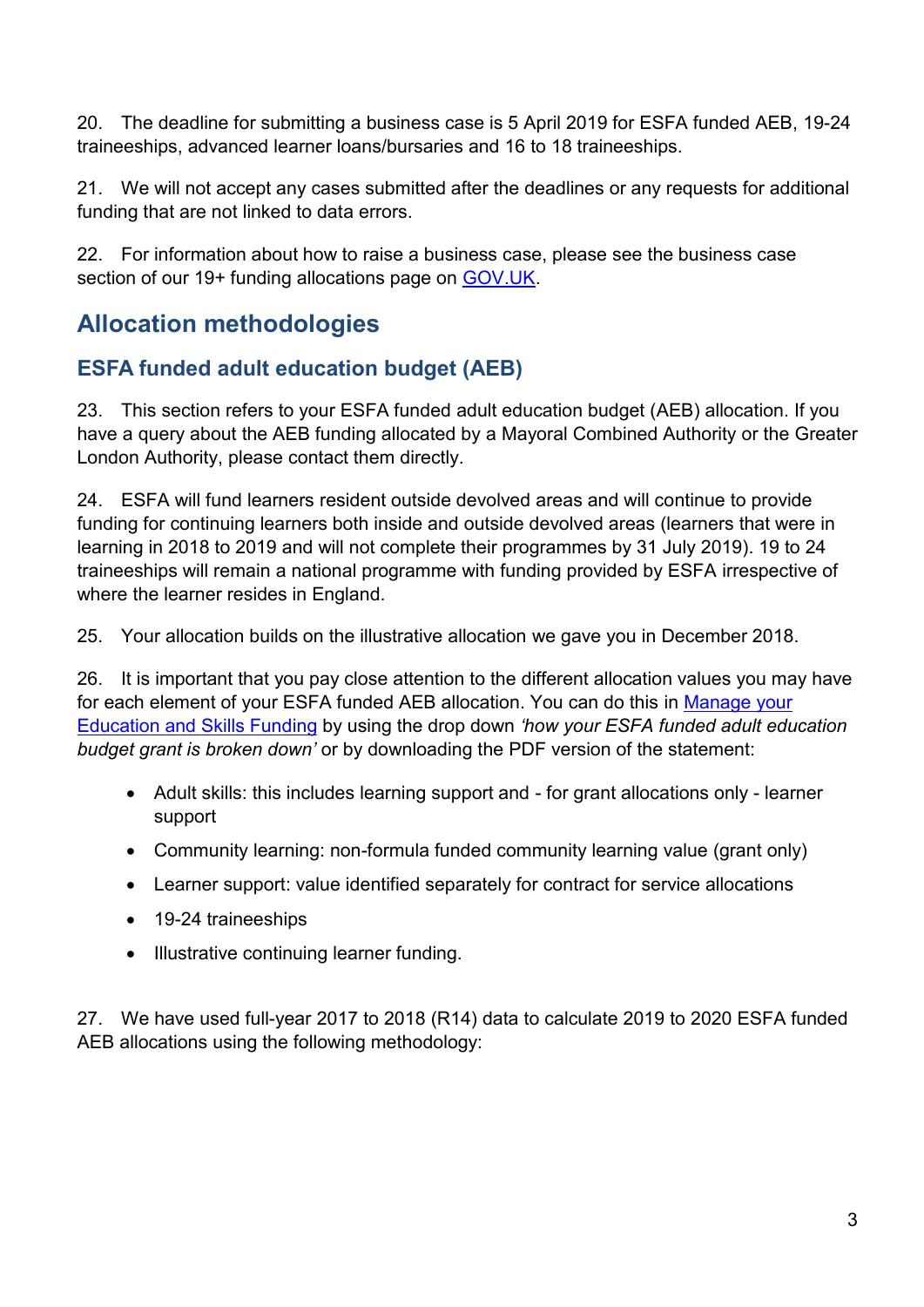

\* Grant funded = delivery from 1st August 2017 to 31st July 2018

Contracts for service = delivery from 1st November 2017 to 31st July 2018 on procured and run-down contracts, increased to a 12-month value based on standard national profile (26.5%)

28. We calculate adult skills, learner support and non-formula funded community learning values separately.

29. The calculation on which learners were resident outside devolved areas was based on each AEB learner's 'home' postcode prior to enrolment. Our [published narrated presentation](https://youtu.be/s8_oELfEJ_0) sets out the technical detail of how residency calculations work across data from the individualised learner record (ILR), earnings adjustment statement (EAS) and funding claims.

30. We published AEB full-year provider level delivery data from 2017 to 2018 on [gov.uk](https://www.gov.uk/government/publications/provider-level-adult-education-budget-aeb-delivery-2017-to-2018) in February 2019. We used this data to set allocations. Note that the published data does not include funding for 19-24 traineeships or continuing learners.

- 31. We have applied the following technical details to ensure allocations are accurate:
- **Non-formula funded community learning over delivery removed prior to calculating 2019 to 2020 allocation:** our performance-management rules set out that we will not fund non-formula funded community learning over delivery. We have therefore not consolidated non-formula funded over-delivery from 2017 to 2018 into 2019 to 2020 allocations. We have not offset non-formula funded community learning over-delivery against adult skills under-delivery in 2017 to 2018.
- **Contract for services non-formula funded community learning funding redistributed to local authorities:** the AEB procurement exercise run for the 2017 to 2018 year did not include non-formula funded community learning as one of the areas of provision being purchased. This meant that a number of contract for service providers delivering this provision were no longer able to do so. To mitigate a provision gap, in 2018 to 2019 we redistributed non-formula funded community learning funds to a number of local authorities in the same geographic areas that the contract for service delivery had taken place. We have included the 2017 to 2018 delivery to residents outside devolved areas in 2019 to 2020 allocations for these local authorities.
- **Non-formula funded community learning:** in 2017 to 2018, some providers used flexibility within AEB funding rules to spend some of their non-formula funded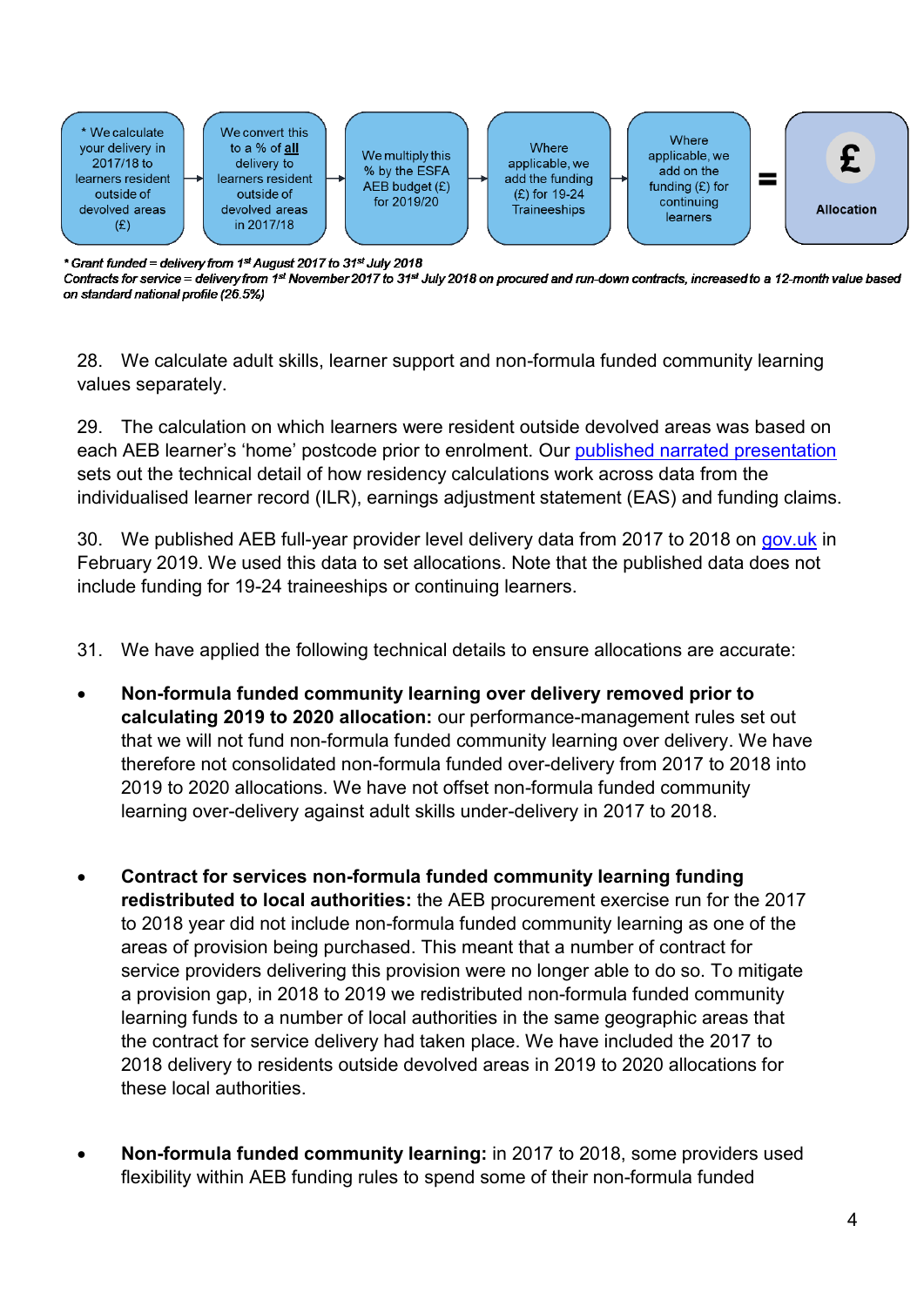community learning on adult skills. To ensure these providers can continue to take advantage of this flexibility, we have not adjusted allocations to reflect their use of it in 2017 to 2018. We have restored the funds spent on adult skills for learners outside devolved areas in 2017 to 2018 into the non-formula funded community learning element of 2019 to 2020 ESFA funded AEB allocations.

- **Data/reconciliation errors:** we have made a small number of adjustments to the 2017 to 2018 delivery data where there were known issues with providers' final ILR returns but due to the hard close date providers could not change their return.
- **Unfunded over-delivery from 2017 to 2018:** we have applied a cap to 2019 to 2020 allocations to ensure we do not consolidate significant unfunded over-delivery from 2017 to 2018. The cap is set at 103% of your current 2018 to 2019 allocation.
- **Track record:** providers with a notice to improve for financial control, minimum standards or inspection have not had 2017 to 2018 over-delivery consolidated into their 2019 to 2020 allocation. This is consistent with our performance-management rules.

### **AEB continuing learners**

32. In 2019 to 2020, for one year only, we will fund learners that were in learning in 2018 to 2019 but did not complete their programme by 31 July 2019, regardless of where they reside.

33. We have included an illustrative funding value for continuing learners in March allocation statements. We have calculated your illustrative value for adult skills leaners by looking at the cost of learners that continued from 2017 to 2018 into 2018 to 2019, using your R06 data. We have forecast the full-year cost of these learners and applied an assumption for how many of them achieve. We have then added an illustrative value for any non-formula funded community learning learners you had by looking at the cost of learners that continued from 2016 to 2017 into 2017 to 2018.

34. Illustrative continuing learner funding is shown as a separate allocation value on your allocation statement but it forms part of your overall ESFA funded AEB allocation and we will not manage it separately.

35. We will calculate actual funding for continuing learners based on R12 (July 2019) data submissions. Please note this value may differ from the illustrative value on your March allocation statement.

36. It is your responsibility to ensure you meet the cost of continuing learners within your ESFA funded AEB allocation, as you have always done. If you over-recruit learners in 2018 to 2019, we are under no obligation to fund them, either at the end of 2018 to 2019 or as continuing learners in 2019 to 2020. We will not fund any delivery above 103% of your 2018 to 2019 allocation, including continuing learner funding. In addition, when we calculate your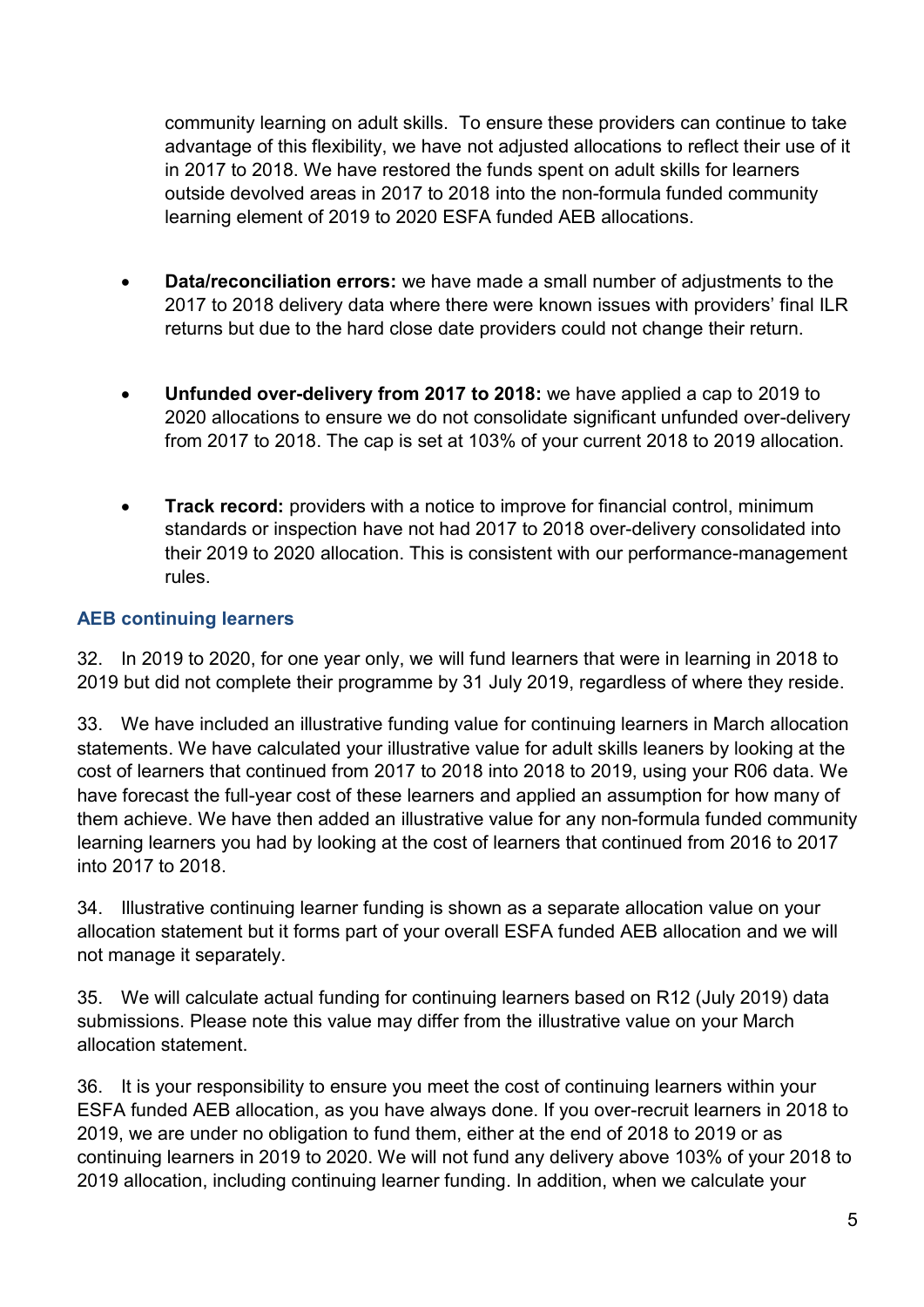actual continuing learner funding we will take a number of factors into account (including your historical recruitment trends) to ensure we distribute the available budget fairly across all providers.

37. We will not consolidate funds for continuing learners in devolved areas in 2020 to 2021 ESFA funded AEB allocations. When we confirm your actual continuing learner funding we will clearly set out which funds are for 2019 to 2020 only.

#### **Allocations review**

38. When we issued allocations in March, we committed to review allocations in April 2019 using 2018 to 2019 data. Providers in scope for an increase have received an updated allocation statement through MYESF.

39. We have used 2018 to 2019 data to calculate increases to ESFA funded allocations using the following methodology:

The greater of:



\*Grant funded = full year forecast delivery as reported in mid year (R06) funding claim Contract for services = delivery from 1 November to 31 March 2019 as at March 2019 (R08) data return, increased to a 12 month value based on standard national profile (32.95%)

#### <sup>1</sup> Delivery excludes 19-24 traineeships, non-formula funded community learning over delivery (where applicable) and Illustrative continuing learners

40. We will withdraw your increase if your delivery in 2018 to 2019 is significantly less than what you forecast to deliver on your mid-year funding claim forecast. We will review this on receipt of final funding claims in November.

41. We have applied the following technical details to ensure allocations are accurate:

 **19-24 traineeships excluded:** allocations for 19-24 traineeships are calculated separately for 2019 to 2020 funding year. We have excluded any delivery associated with 19-24 traineeships as this does not form part of the review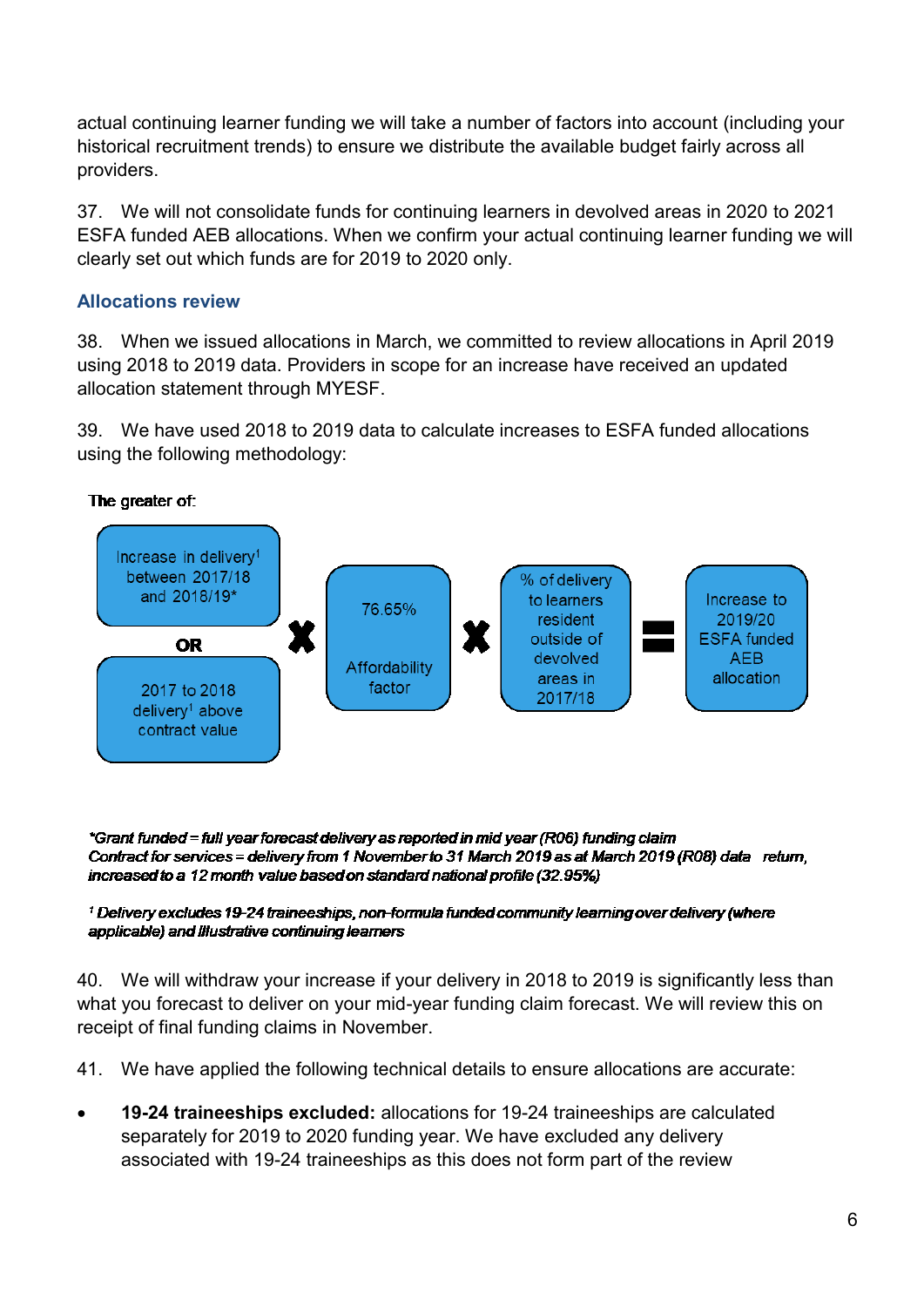- **Non-formula funded community learning over delivery removed prior to calculating 2019 to 2020 allocation:** our performance-management rules set out that we will not fund non-formula funded community learning over delivery. We have therefore not consolidated non-formula funded over-delivery from 2018 to 2019 into the review. We have not offset non-formula funded community learning overdelivery against adult skills under-delivery
- **Illustrative continuing learners**: the 2017 to 2018 delivery data used to calculate 2019 to 2020 AEB allocations excludes funding for learners that continued from 2017 to 2018 into 2018 to 2019. We do not know the value of funding required for learners continuing into 2019 to 2020 yet as this will be calculated using July 2019 (R12) data returns. We have therefore removed the illustrative continuing learners funding (shown on your March allocation statement) from your 2018 to 2019 delivery to enable a direct comparison
- **Restricting over-delivery from 2017 to 2018:** we have applied a cap to 2019 to 2020 allocations to ensure we do not consolidate significant unfunded over-delivery from 2017 to 2018. The cap is set at 130% of your current 2018 to 2019 allocation.

#### **Other useful information**

42. You can voluntarily reduce your 2018 to 2019 and/or 2019 to 2020 allocation to help mitigate any risks you face repaying under-delivery to us.

43. 2019 to 2020 is the third year of contracts for service awarded through the AEB procurement in 2017 to 2018. We will communicate future arrangements for these contracts in due course.

#### **Other useful information**

44. You can voluntarily reduce your 2018 to 2019 and/or 2019 to 2020 allocation to help mitigate any risks you face repaying under-delivery to us.

45. 2019 to 2020 is the third year of contracts for service awarded through the AEB procurement in 2017 to 2018. We will communicate future arrangements for these contracts in due course.

### **19-24 traineeships**

46. 19-24 traineeships are being managed as a national programme for 2019 to 2020 (they are not being devolved). It is an 'of-which' of ESFA funded AEB allocations and we will manage it as a separate allocation line. We will not allow virement of funds between 19-24 traineeships and ESFA funded AEB.

47. We have calculated 19-24 traineeship allocations for the 2019 to 2020 funding year for providers that:

• have an adult education budget contract for the 2018 to 2019 funding year and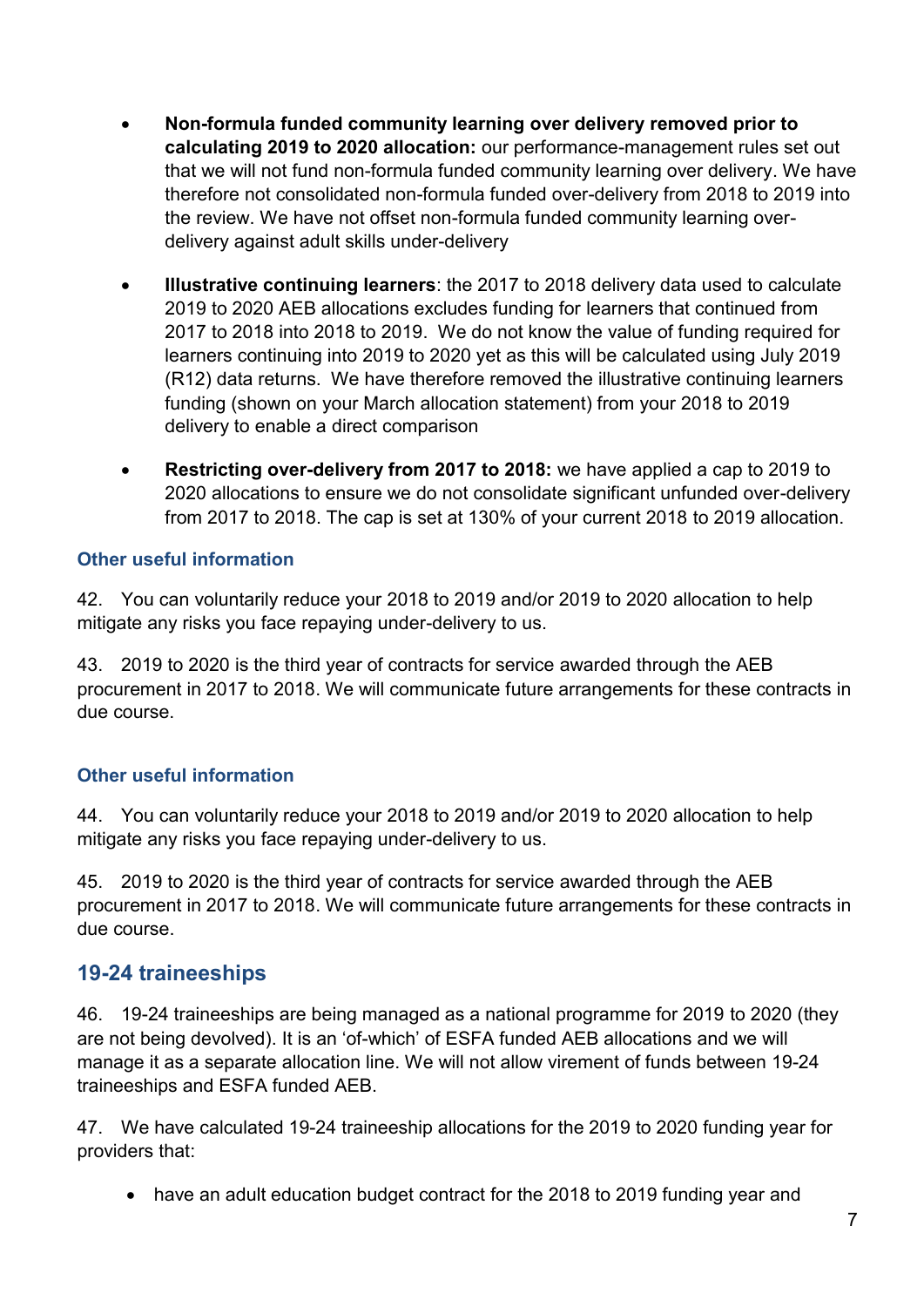- delivered 19-24 traineeships in the 2017 to 2018 and/or 2018 to 2019 funding year as at R05 (December 2019)
- 48. We have used the following methodology to calculate allocations:



\* For contract for services this is 2017/18 delivery on procured and run-down contracts between November 2017 and July 2018 uplifted to a 12 month value using the national profile

\*\* Uses the greatest of 2017/18 full year delivery or 2018/19 delivery uplifted to a 12 month value

49. We have not issued you with a 19-24 traineeship allocation if your historic delivery was so low it would have resulted in us allocating you less than £1,000.

50. We have uplifted your 2019 to 2020 allocation to £5,000 if the allocation we calculated for you is greater than £1,000 but less than £5,000.

51. If you have an ESFA funded AEB allocation and you wish to deliver 19-24 traineeships in 2019 to 2020, you can request an allocation of up to £25,000 through our business case process. Please see the business case section of our 19+ funding allocations page on [GOV.UK](https://www.gov.uk/guidance/19-funding-allocations?utm_source=a0b7c5ea-d37f-41fc-ac38-d14d741e279f&utm_medium=email&utm_campaign=govuk-notifications&utm_content=immediate&utm_source=eshot&utm_medium=email&utm_campaign=CountdownIssue905#allocations-for-the-2019-to-2020-funding-year)

#### 19-24 traineeships learner support



52. As 19-24 traineeships are now a separate element of ESFA funded AEB, we have included learner support funds as part of your 19-24 traineeship allocation.

53. We have made an assumption on how much learner support funding you will need based on the proportion of learner support you have used within your AEB delivery. To calculate this we have used the following methodologies: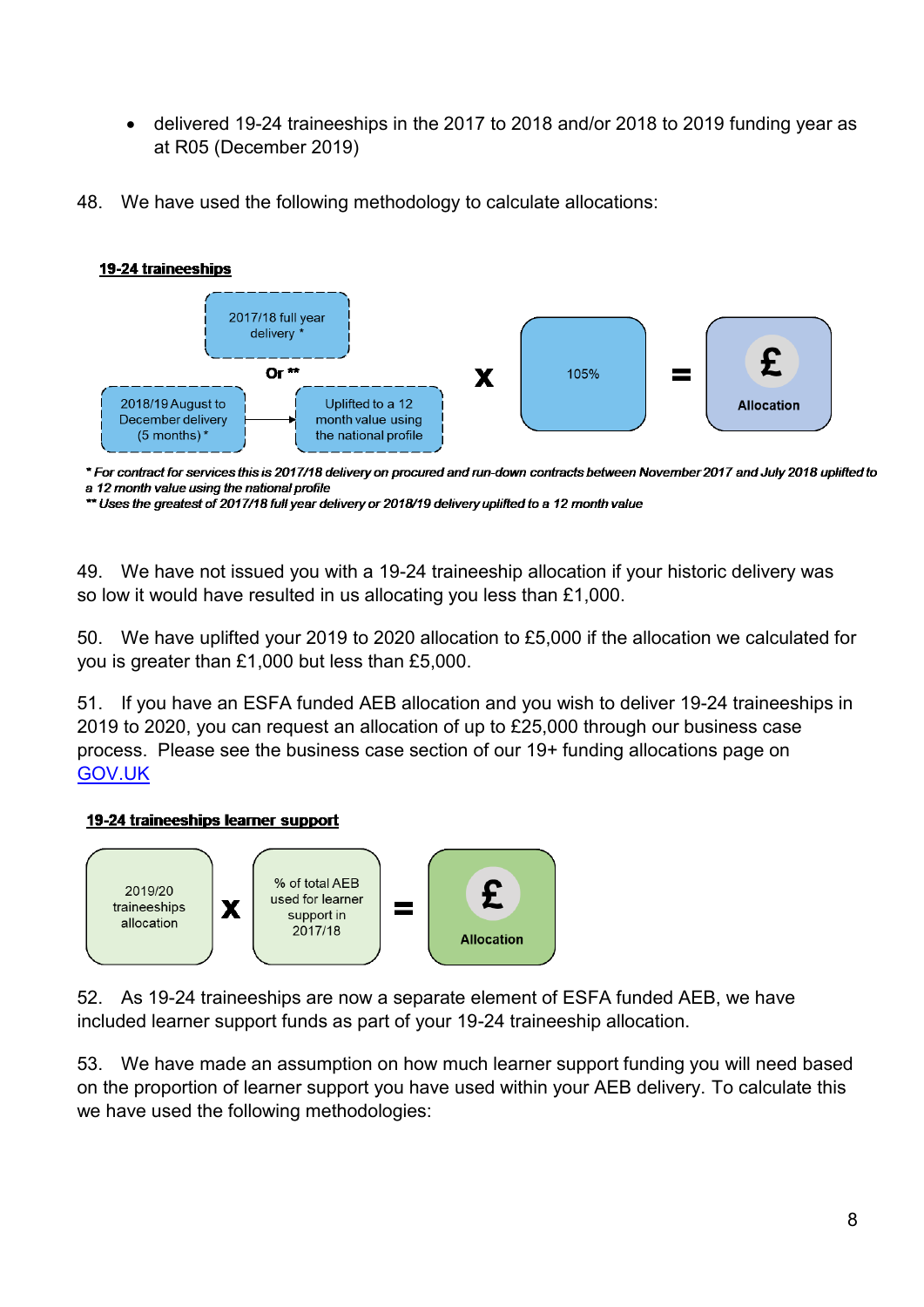#### **Grant**



<sup>\*</sup> Learner support funding is claimed through funding claims and cannot be split by month so we only know the full year value. Community learning delivery is excluded.

54. We have set a £500 minimum allocation for 19-24 traineeship learner support. If the allocation we calculated for you was less than this, we uplifted it to this value.

### **Advanced learner loan facilities and bursaries**

#### **Loans facility**

55. We have calculated advanced learner loan facility allocations for the 2019 to 2020 funding year for providers that:

- have an advanced learner loan facility for the 2018 to 2019 funding year
- used their advanced learner loans facility in the 2016 to 2017 and/or 2017 to 2018 and/or 2018 to 2019 funding year
- 56. We have used the following methodology to calculate allocations:

#### **Advanced learner loans facility**

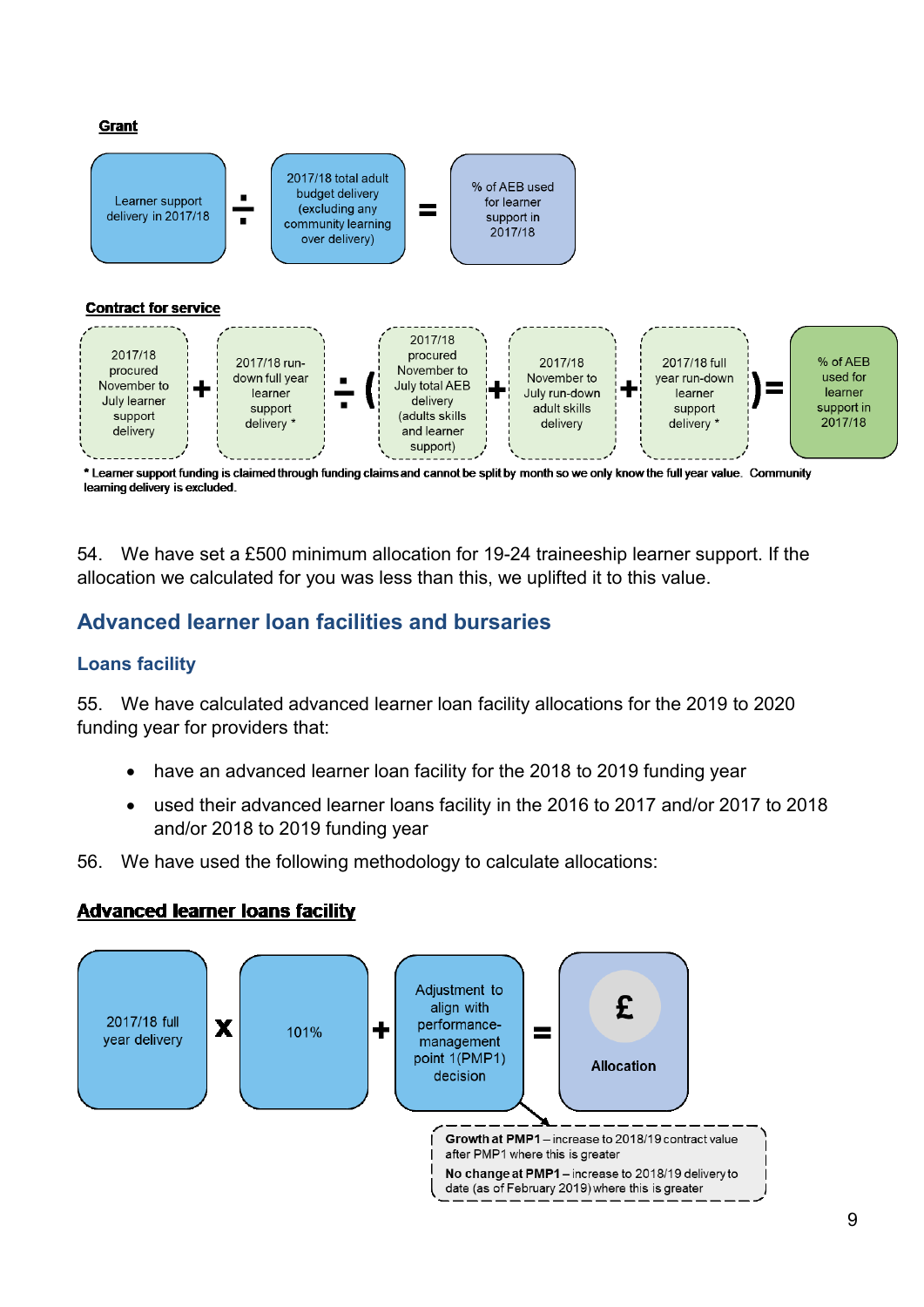57. Your delivery is based on approved, attended and paid loans applications from the Student Loans Company.

58. We have set a minimum facility allocation of £1,000. If the facility we calculated for you was less than this, we uplifted it to this value.

59. If you received a loans facility for the first time in 2018 to 2019, we have rolled-forward this value for 2019 to 2020. We will not award you the 1% increase.

60. If you did not use your loans facility or you did not have a loans facility in 2017 to 2018, we have based your facility allocation on your 2018 to 2019 delivery to date (as at February 2019).

61. If you did not use your loans facility in 2017 to 2018 and 2018 to 2019, we have based your facility allocation on 50% of your 2016 to 2017 delivery.

62. We have not issued you with a facility if you have not used your loans facility in 2016 to 2017 and 2017 to 2018 and to date in 2018 to 2019. If this applies to you and you wish to deliver in 2019 to 2020, you can request a facility of up to £25,000 through our business case process. Please see the business case section of our 19+ funding allocations page on [GOV.UK.](https://www.gov.uk/guidance/19-funding-allocations?utm_source=a0b7c5ea-d37f-41fc-ac38-d14d741e279f&utm_medium=email&utm_campaign=govuk-notifications&utm_content=immediate&utm_source=eshot&utm_medium=email&utm_campaign=CountdownIssue905#allocations-for-the-2019-to-2020-funding-year)

63. If you have a track record issue (i.e. you are under a notice for minimum standards in education and training, financial control or inspection) then your 2019 to 2020 facility allocation will be no greater than your 2018 to 2019 contract value as at February 2019.

#### **Loans bursary**

64. We have used the following methodology to calculate loans bursary allocations:

#### **Advanced learner loans bursary**

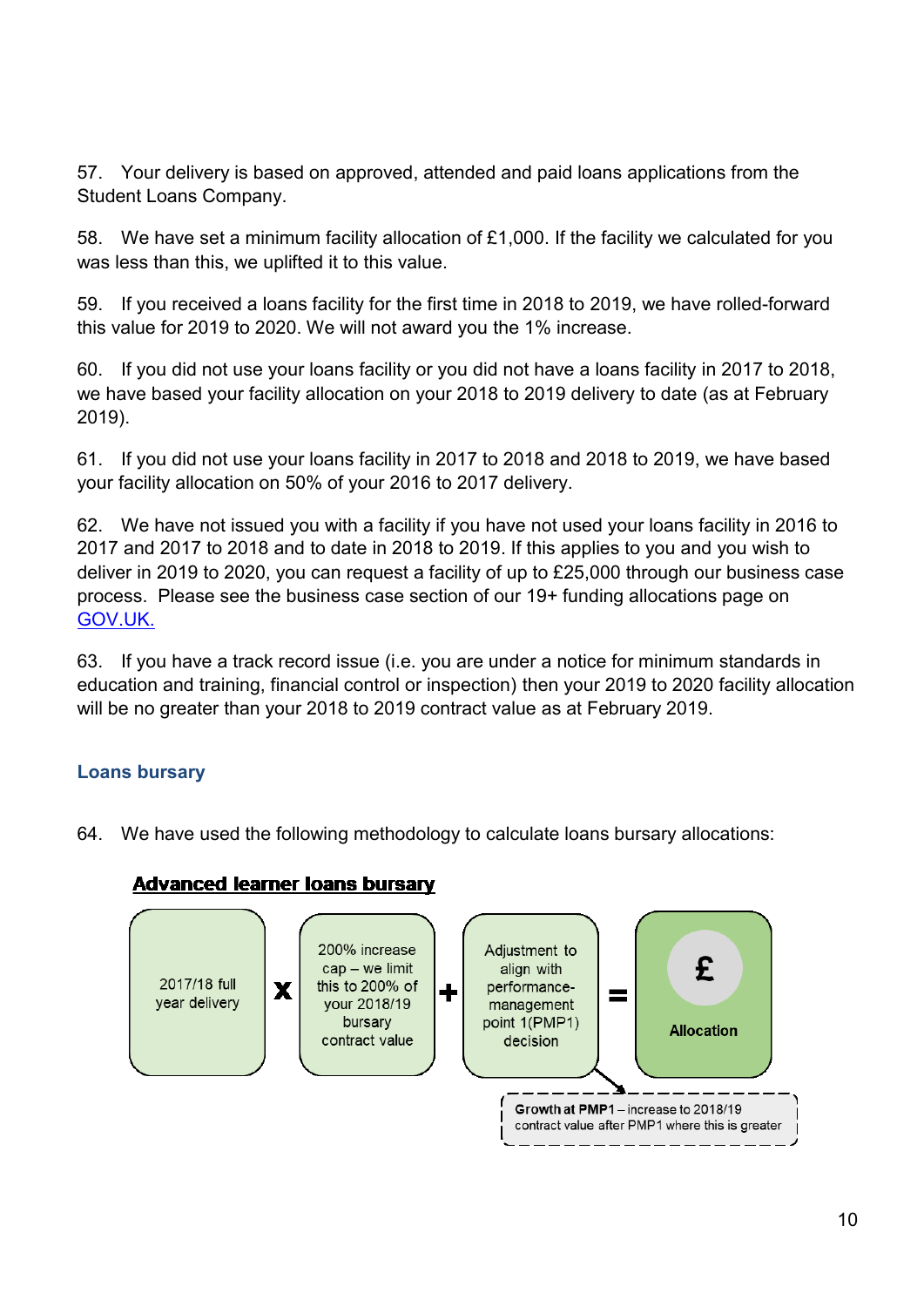65. We have set a minimum bursary allocation value of £500. If the allocation we calculated for you was less than this, we uplifted it to this value.

66. If you did not use your loans bursary in 2017 to 2018, we have based your allocation on 50% of your 2016 to 2017 delivery.

67. If your 2018 to 2019 loans facility was not changed at performance-management point 1 in 2018 to 2019, your 2019 to 2020 bursary allocation will be set at your 2018 to 2019 initial bursary contract value.

### **16-18 traineeships (for providers that do not have 16-19 funding)**

68. We have calculated 16-18 traineeship and bursary 2019 to 2020 funding year allocations for providers that:

- have a 16-18 traineeships contract for the 2018 to 2019 funding year
- do not have a 16-19 funding agreement: 16-18 traineeships for providers with 16-19 funding agreements are calculated through different arrangements, see the [16-19](https://www.gov.uk/government/collections/funding-education-for-16-to-19-year-olds)  [funding page](https://www.gov.uk/government/collections/funding-education-for-16-to-19-year-olds) for more information
- delivered 16-18 traineeships in the 2017 to 2018 funding year and/or 2018 to 2019 funding year as at R05 (December 2019).

69. We have not issued you with an allocation if you did not record any delivery in 2017 to 2018 and have not recorded any delivery to date in 2018 to 2019. If this applies to you and you wish to deliver 16-18 traineeships in 2019 to 2020, you can submit a request for an allocation of up to £25,000 through our business case process. Please see the business case section of our 19+ funding allocations page on [GOV.UK.](https://www.gov.uk/guidance/19-funding-allocations?utm_source=a0b7c5ea-d37f-41fc-ac38-d14d741e279f&utm_medium=email&utm_campaign=govuk-notifications&utm_content=immediate&utm_source=eshot&utm_medium=email&utm_campaign=CountdownIssue905#allocations-for-the-2019-to-2020-funding-year)

70. We have used the following methodology to calculate allocations: